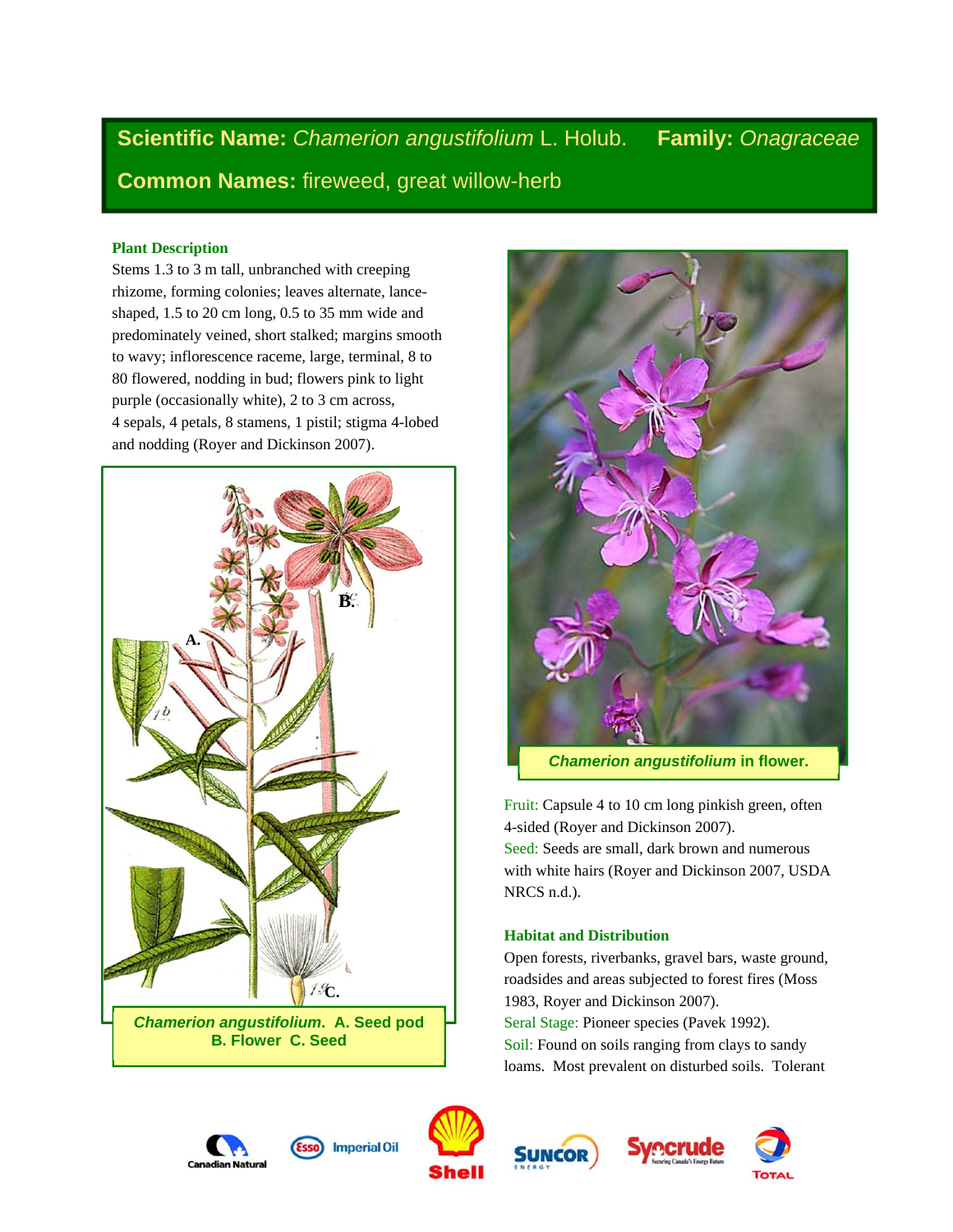of acidic conditions and rolling to steep slopes (Pavek 1992).

They survive within a pH range 4.8 to 7 and have no salinity tolerance (USDA NRCS n.d.).

Distribution: Circumpolar and throughout Alberta. Alaska, Yukon, District of Mackenzie to southern Baffin Island to Newfoundland south to California, Arizona, New Mexico, South Dakota, Ohio, North Carolina (Moss 1983).

## **Phenology**

Blooms July and August. Capsules begin forming at the end of July with the majority ripe in late August.

## **Pollination**

*Chamerion* is pollinated by insects (Rook 2002). Wolfe et al. (2005) found that arbuscular mycorrhizal associations increased the size of *Chamerion* inflorescences, which in turn increased the likelihood of pollination by insects.

#### **Seed Dispersal**

Wind (Luna and Dedekam 2008).

#### **Genetics**

2n=36, 72, 108 (Moss 1983).

#### **Symbiosis**

Broderick (1990) noted the establishment of mycorrhizal associations on a coal mine site being reclaimed. Wolfe et al. (2005) found arbuscular mycorrhizal associations.

### **Seed Processing**

Collection: Cut or snap off top portion of stem. Place in breathable bag (paper or Tyvek) to allow further ripening and drying.

Seed Weight: 41 g/1,000 seed (Thompson et al. 1993).

Average Seed/Fruit: 300 to 500 seeds/fruit (Aiken et al*.* 2007).

Harvest Dates: Mid to late August.

Cleaning: Use blender with dulled or wrapped blades on a low speed and pulse. Attention must be made to

the quantity of seed blended at once; too little material will not allow for adequate abrasion, while too much will result in uneven abrasion. Follow with sieving/winnowing (Scianna 2002). Forced air through a series of screens can also be used to remove fluff.

The tiny seed and silky hairs (that aid in wind dispersal) makes this species very difficult to feed into cleaning equipment (Barner 2009).

Storage Behaviour: Possibly orthodox (Royal Botanic Gardens Kew 2008).

Storage: Store dry in sealed containers.

Longevity: Found to be unsuccessful in long term seed banking (Pavek 1992).

Fireweed seeds stored at 1 to 3° C in sealed containers remain viable for at least a few years (Luna and Dedakam 2008). Rarely viable after 3 years (Aiken et al. 2007).

If seed is orthodox, longevity might be improved by storing seed frozen.



*Chamerion angustifolia* **capsules after bursting** 

### **Propagation**

Natural Regeneration: Spreads by rhizomes (Pavek 1992) and by light seed which is widely dispersed. Seeds remain viable in natural seed bank for many years (Luna and Dedekam 2008).









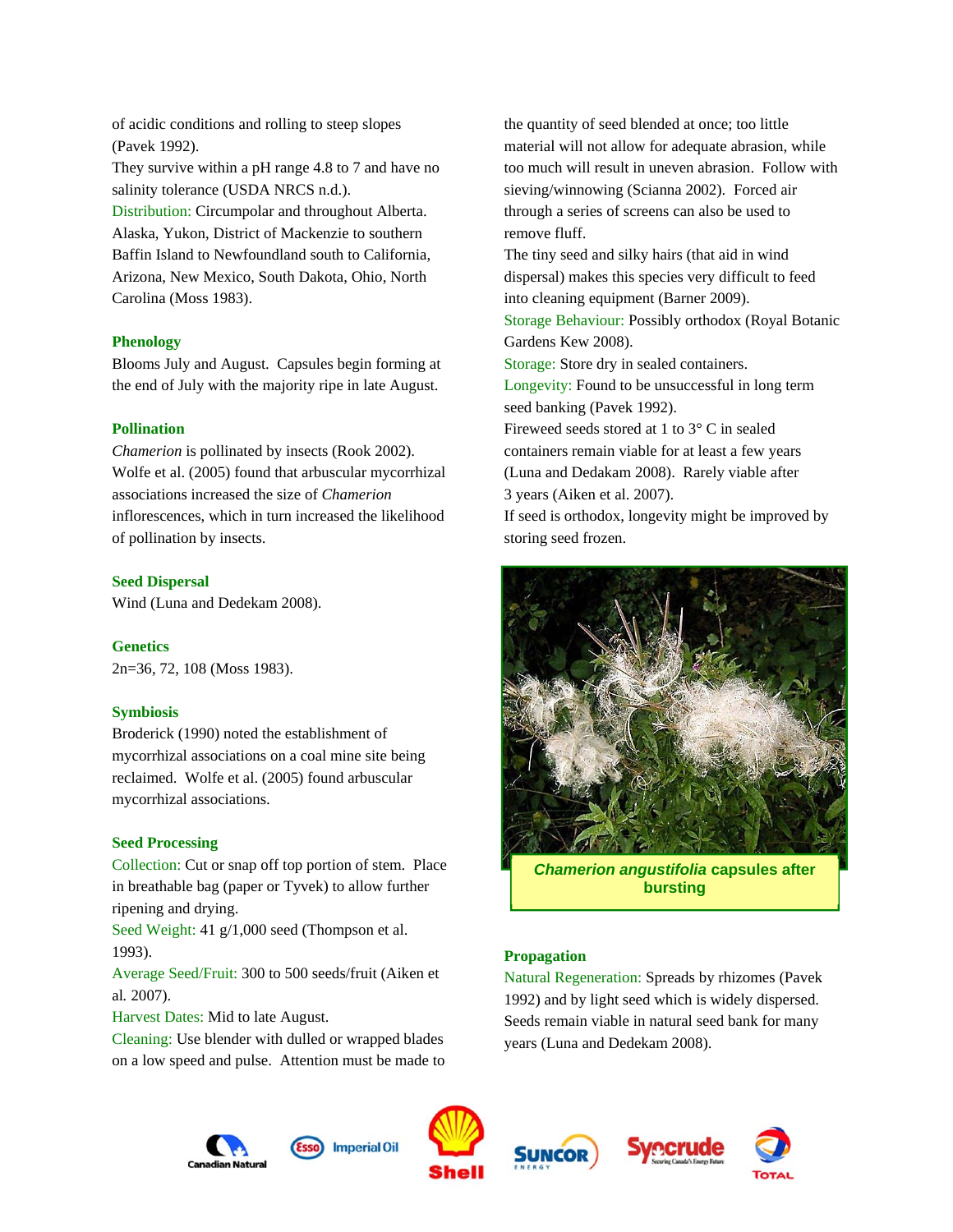Germination: Up to 75% germination with fresh seed from north-eastern Alberta (Smreciu et al. 2008). Royal Botanic Gardens Kew (2008) achieved 80% to 100% germination with varying temperature (15 to 25°C) and light exposure regime.

Pre-treatment: None required for seed harvested in north-eastern Alberta (Smreciu et al. 2008). 30 day cold stratification was found to be successful (Baskin and Baskin 2002).

Direct Seeding: In a study in north-eastern Alberta, *C. angustifolium* established a cover on recently disturbed sites so consistent as to be indistinguishable from direct sowing (Smreciu et al. 2008).

Vegetative Propagation: Reproduces vegetatively by rhizomes, and so may be propagated from cuttings. Micro-propagation: Root explants may be excised from sterile seedlings and cultured. Browning is a problem which can be countered with citric or



*Chamerion angustifolia* **seed. Black line is 0.5 mm** 

ascorbic acids to prevent oxidation. Murashige and Skoog's minimal organics containing a combination of Kinetin with 2, 4-dichlorophenoxyacetic acid or benzyladenine with indole-3-acetic acid (Turker et al. 2008).

#### **Aboriginal/Food Uses**

Food: Widely used as greens raw or cooked, young shoots taste like asparagus (Gray 2011). Stem pith was added to soups as a thickener or dried, boiled and fermented to make ale; was also used in teas

(MacKinnon et al*.* 2009, Turner 1997). Used to make fireweed jelly (Gray 2011). Medicinal: Used to treat prostate problems, teas were used to treat asthma and whooping cough; peeled roots were applied to burns, swellings, boils, sores and rashes and leaves used to treat mouth ulcers. *Chamerion* was also used to treat yeast infections, hemorrhoids and diarrhea (MacKinnon et al. 2009). Has a mild laxative effect and is used to dispel intestinal worms (Gray 2011).

Other: Stem fibres were used to make fish nets and cord, fireweed flowers were rubbed into raw hide for waterproofing. Seed fluff was used for blankets, clothing and tinder (MacKinnon et al. 2009). Shacklette (1964) reported that uranium contamination causes mutations producing white headed flowers; this could be used to find uranium deposits.

## **Wildlife/Forage Usage**

Wildlife: Moose, elk, white-tailed deer, woodland caribou and bighorn sheep have been known to eat the foliage whereas, muskrats, and hares and small mammals eat seeds (Rook 2002).

Livestock: Has a good to poor palatability changing over seasons and sites (Pavek 1992). Cattle and sheep use it more for forage than horses do (Tannas 2004).

Grazing Response: Increaser (Tannas 2004).

## **Reclamation Potential**

In a survey of plant invasion into reclaimed areas on Syncrude and Suncor, Hardy BBT Limited (1990) found *C. angustifolium* to be the most common invader and to have the highest cover. Geographic Dynamics Corp. (2006) reviewed Syncrude and Suncor plot data and found the same result though they noted a decline in cover and presence after 15 to 20 years.

*C. angustifolium* has been successfully used to reclaim mining disturbances in the alpine and subalpine regions of Western Canada. It has been found to successfully colonize following manual seeding and natural dispersal. It is recommended for











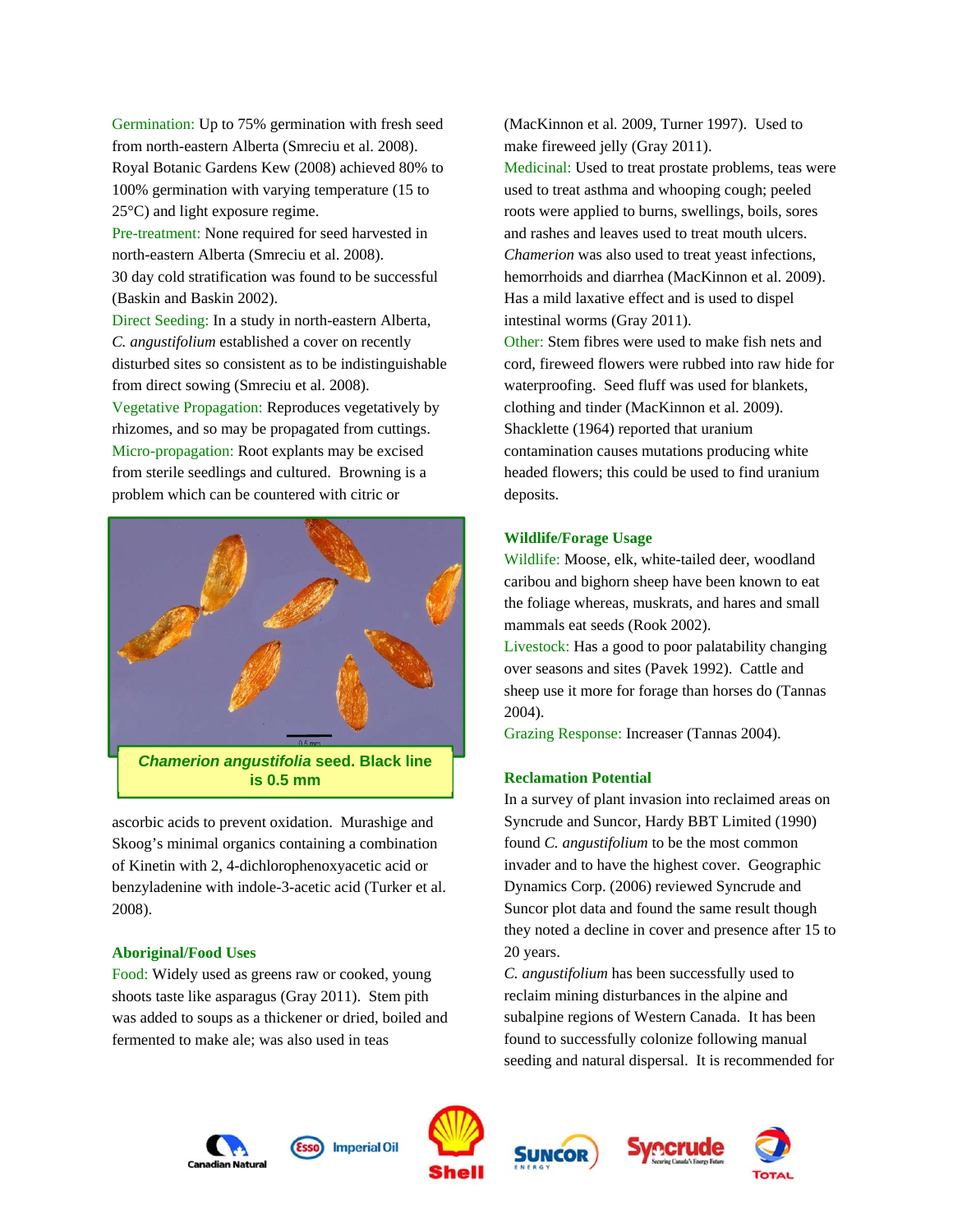its ground cover abilities, and colonization speed, a result of its rhizomatous nature. *C. angustifolium* can tolerate moderately steep slopes, which makes it beneficial for erosion control. However, this species may cause problems in conifer seedling establishment, contributing to root rot and shading out the seedlings (Pavek 1992). Despite this possibility, it has been suggested as a nurse crop for aspen (Landhausser pers. comm.). Pinno et al. (2014) studied fireweed growth response to various oil sands reclamation soil types and fertilizer regimes in the greenhouse. They concluded that fireweed shows promise for reclamation as it was capable of growing in reclamation soils and taking up nutrients thus promoting nutrient capture and accumulation, and likely nutrient cycling. Naguit et al. (2013) reported that seeding 0.5 kg/ha of *C. angustifolium* on gold tailings (pH 5.5) near Flin Flon, Manitoba resulted in no seedlings after 4 and 9 years.

## **Commercial Resources**

Availability: Commercially available but not on a large scale and not suitable for reclamation in Alberta (Alberta Native Plant Council 2010). Cultivars: No literature found. Uses: Common ornamental.

#### **Notes**

Synonym *Epilobium angustifolium* L. (ITIS n.d.). *Chamerion angustifolium* is listed as 94% intact (less occurrences than expected) in the Alberta oil sands region (Alberta Biodiversity Monitoring Institute 2014).

*Chamerion angustifolium* seed does not remain in the soil seed bank after fire disturbance (Baskin and Baskin 2002).

Is the Territorial flower of Yukon Territory (Gray 2011).

## **Photo Credits**

Photo 1: Johann Georg Sturm @ Wikimedia commons 2012. Photo 2: Dcrsr 2010. Wikimedia Commons.

Photo 3: Frank Vincentz 2007. Wikimedia Commons. Photo 4: Jose Hernandez @ USDA-NRCS PLANTS Database 2012. Line drawing: Johann Georg Sturm 1796 (Painter: Jacob Sturm) @ Wikimedia commons.

#### **References**

Aiken, S.G., M.J. Dallwitz, L.L. Consaul, C.L. McJannet, R.L. Boles, G.W. Argus, J.M. Gillett, P.J. Scott, R. Elven, M.C. LeBlanc, L.J. Gillespie, A.K. Brysting, H. Solstad and J.G. Harris, 2007. *Chamerion angustifolium* (L.) Holub. IN: Flora of the Canadian Arctic Archipelago: Descriptions, illustrations, identification, and information retrieval. NRC Research Press, National Research Council of Canada, Ottawa.

http://nature.ca/aaflora/data/www/onepan.htm [Last accessed October 8, 2013].

Alberta Biodiversity Monitoring Institute, 2014. The status of biodiversity in the oil sands region of Alberta. Alberta Biodiversity Monitoring Institute, Edmonton, Alberta. 47 pp. http://www.abmi.ca/FileDownloadServlet?filename= The%20Status%20of%20Biodiversity%20in%20the %20Oil%20Sands%20Region%20of%20Alberta\_201 4 Supplemental%20Report.docx&dir=REPORTS\_U PLOAD [Last accessed June 16, 2014].

Alberta Native Plant Council, 2010. Native Plant Source List.

http://www.anpc.ab.ca/assets/ANPC\_2010\_Native\_Pl ant\_Source\_List.pdf [Last accessed October 24, 2013].

Barner, J., 2009. Propagation protocol for production of *Chamerion angustifolium* (L.) Holub *angustifolium* seeds; USDA FS - R6 Bend Seed Extractory, Bend, Oregon. IN: Native Plant Network, University of Idaho, College of Natural Resources, Forest Research Nursery, Moscow, Idaho. http://www.nativeplantnetwork.org/Network/ViewPr otocols.aspx?ProtocolID=1501 [Last accessed April 23, 2014].









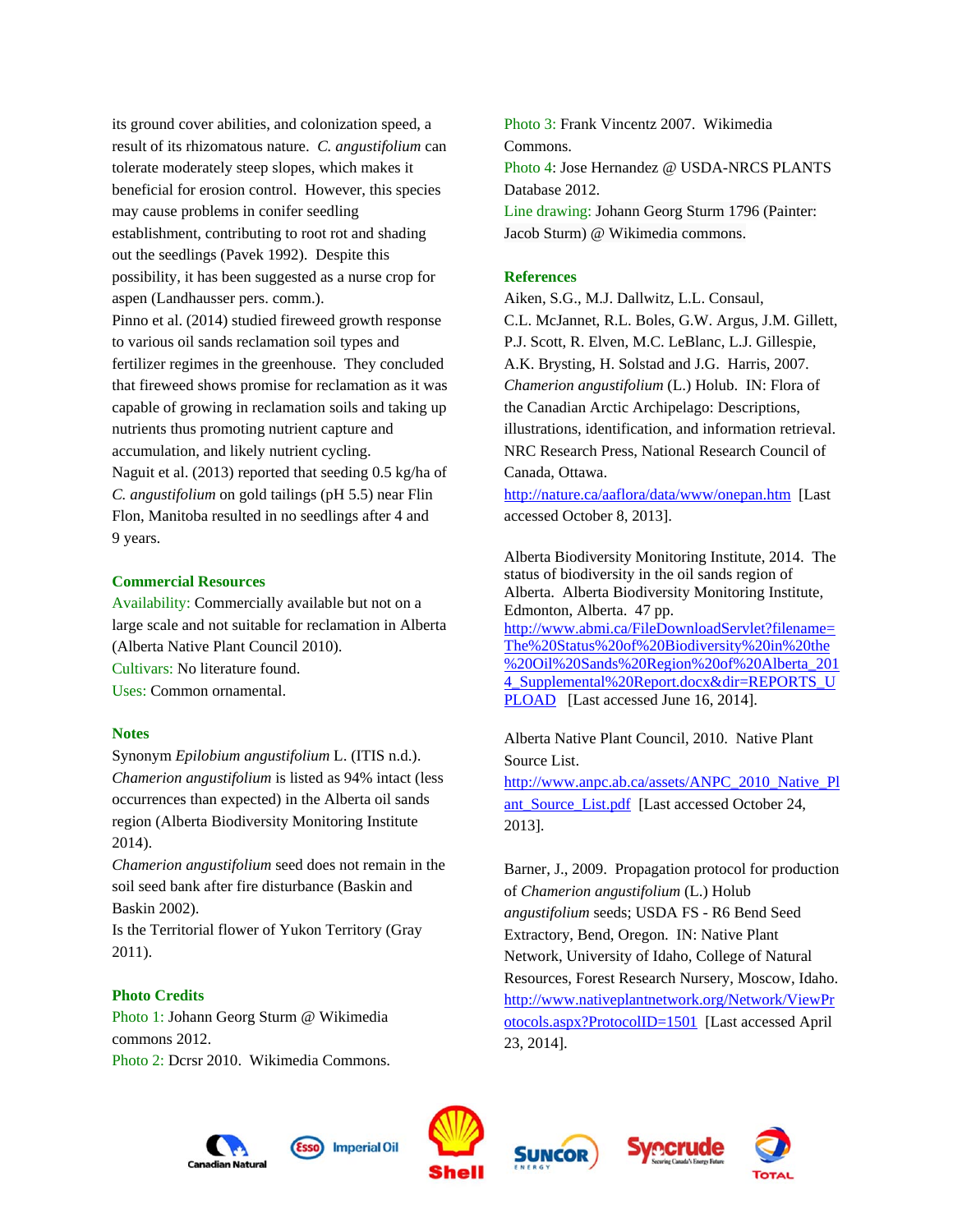Baskin, C.C. and J.M. Baskin, 2002. Propagation protocol for production of container *Chamerion angustifolium* (L.) Holub. *angustifolium* plants; University of Kentucky, Lexington, Kentucky. IN: Native Plant Network, University of Idaho, College of Natural Resources, Forest Research Nursery, Moscow, Idaho.

http://www.nativeplantnetwork.org/Network/ViewPr otocols.aspx?ProtocolID=1501 [Last accessed April 23, 2014].

Broderick, D.H., 1990. The biology of Canadian weeds. 93. *Epilobium angustifolium* L. (*Onagraceae*). Canadian Journal of Plant Science 70: 247-259.

Geographic Dynamics Corp., 2006. Investigation of natural ingress of species into reclaimed areas: A data review. Cumulative Environmental Management Association, Fort McMurray, Alberta. CEMA Contract Number 2005-0008 RWG. 12 pp. plus appendices.

Gray, B., 2011. Fireweed *Chamerion angustifolium*. IN: The Boreal Herbal: Wild Food and Medicine Plants of the North. Aroma Borealis Press, Whitehorse, Yukon. pp. 91-94.

Hardy BBT Limited, 1990. Natural plant invasion into reclaimed oil sands sites. Alberta Land Conservation and Reclamation Council Report No. RRTAC 90-3. 65 pp. http://hdl.handle.net/10402/era.22606 [Last accessed November 21, 2013]

ITIS (International Taxonomic Information System), n.d. *Chamerion angustifolium* (L.) Holub IN: Integrated taxonomic information system on-line database.

http://www.itis.gov/servlet/SingleRpt/SingleRpt?sear ch\_topic=TSN&search\_value=510756 [Last accessed October 8, 2013].

Landhausser, S., 2010. Faculty of Agriculture, Life and Environmental Sciences, University of Alberta, Edmonton, Alberta. Personal Communication.

Luna, T. and S. Dedekam, 2008. Propagation protocol for production of container *Chamerion angustifolium* (L.) Holub. *angustifolium* plants (116 ml (7 cu in)); USDI NPS - Glacier National Park, West Glacier, Montana. IN: Native Plant Network, University of Idaho, College of Natural Resources, Forest Research Nursery, Moscow, Idaho. http://www.nativeplantnetwork.org/Network/ViewPr otocols.aspx?ProtocolID=2912 [Last accessed April 23, 2014].

Mackinnon, A., L. Kershaw, J.T. Aranason, P. Owen, A. Karst and F Hamersley, 2009. Edible and medicinal plants of Canada. Lone Pine Publishing, Edmonton, Alberta. 417 pp.

Moss, E.H., 1983. *E. angustifolium* L. Fireweed, great willow herb. IN: Flora of Alberta. A manual of flowering plants, conifers, ferns, and fern allies found growing without cultivation in the province of Alberta, Canada. 2nd edition. University of Toronto Press, Toronto, Ontario. p. 415.

Naguit, C., I. Young, J. Markham and S. Renault, 2013. Mine tailings revegetation in Manitoba. Canadian Reclamation 13(1): 12-17.

Pavek, D.S., 1992. *Chamerion angustifolium*. IN: Fischer, W.C. (compiler). The fire effects information system. United States Department of Agriculture, Forest Service, Intermountain Research Station, Intermountain Fire Sciences Laboratory, Missoula, Montana.

http://www.fs.fed.us/database/feis/plants/forb/chaang /introductory.html [Last accessed October 8, 2013].

Pinno, B.D., S.M. Landhuasser, P.S. Chow, S.A. Quideau and M.D. Mackenzie, 2014. Nutrient uptake and growth of fireweed (*Chamerion*